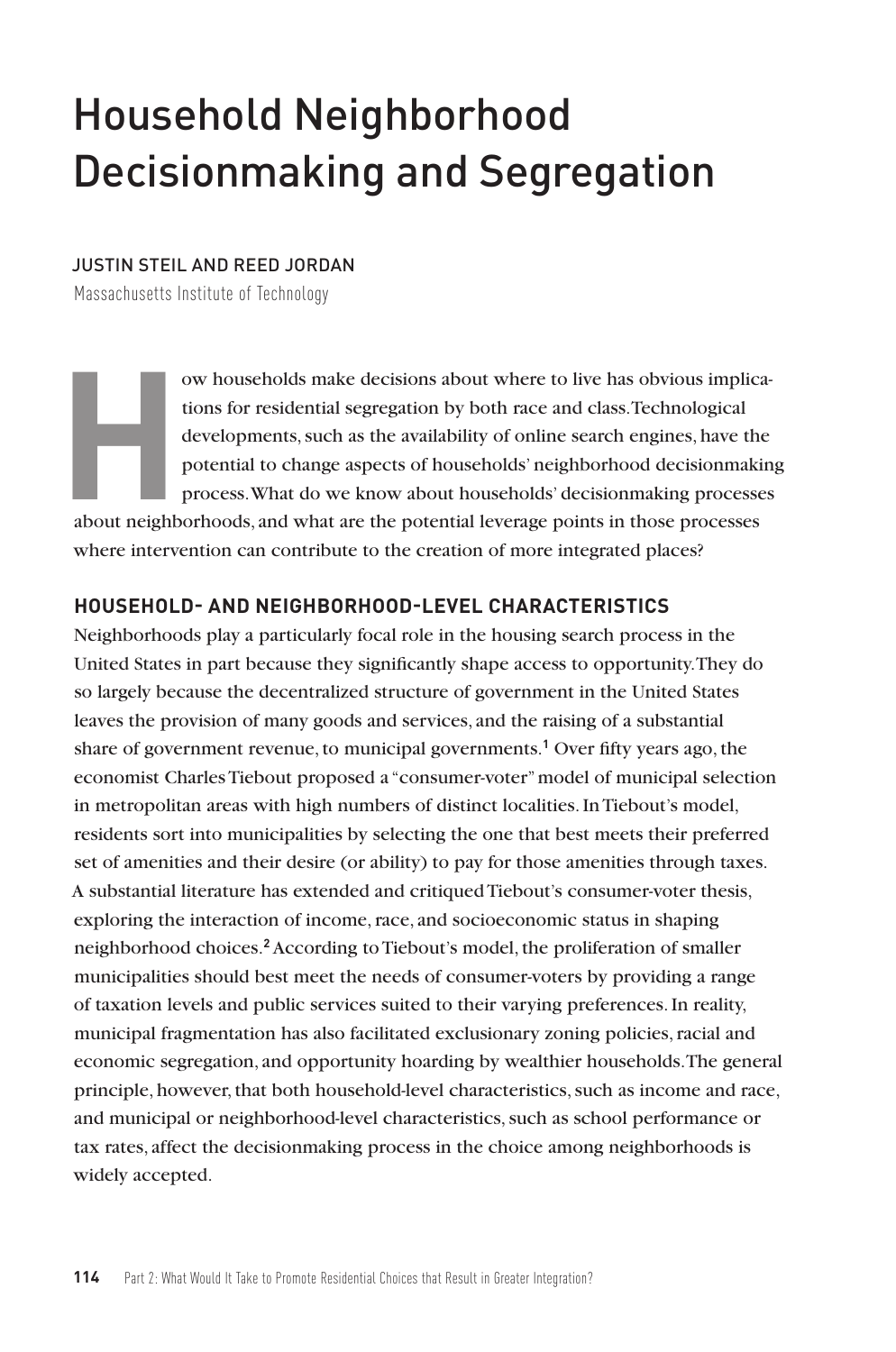The extensive range of amenities associated with a neighborhood in the United States extends from shared community resources (e.g., parks), to infrastructure (e.g., public transportation networks), services (e.g., schools), regulatory structures (e.g., zoning), demographic characteristics (e.g., income distribution), social characteristics (e.g., crime rates), environmental factors (e.g., sources of air and water pollution), physical factors (e.g., structure type and age), and tax rates.**<sup>3</sup>** Housing prices then represent not only the value of the structure of the home itself but also the quality of local services and neighborhood conditions that are capitalized into home values.**<sup>4</sup>**

Neighborhood-level factors have been found to be the strongest determinants of household location choice.**<sup>5</sup>** Among the neighborhood-level factors studied, (e.g., crime, property tax, median housing value), school quality exerted the largest influence on household location decisions.**<sup>6</sup>**Research using restricted US Census data to examine housing prices along school attendance zone boundaries has similarly found that school performance, as well as neighborhood educational levels and neighborhood racial composition, all exert significant influence on household locational decisions.**<sup>7</sup>** As one might expect, higher levels of school district fragmentation within a metropolitan area are therefore associated with higher levels of between-district racial residential segregation.**<sup>8</sup>**

Given the capitalization of neighborhood attributes, such as school performance, into housing prices, the ability to move into a neighborhood of one's choice depends, of course, on household wealth and income. Over the past four decades, neighborhoods have become more segregated by income. Two-thirds of families in 1970 lived in neighborhoods with a median income similar to that of the region overall—essentially middle-class, mixed income communities.**<sup>9</sup>** But today, less than half of households live in mixed-income neighborhoods as more and more live instead in either very poor or very wealthy ones.**<sup>10</sup>** Part of the reason for this increase in residential segregation by income is the hollowing out of the middle class in general. But local-level factors, such as municipal and school district boundaries and zoning and housing policies, play a significant role in either exacerbating or ameliorating the sorting of households by income.**<sup>11</sup>** Nationwide, the poor, and especially the rich, are increasingly isolated from each other and from the middle class. By concentrating the advantages of wealthy households and the disadvantages of low-income households, income segregation accentuates the differences in neighborhood conditions that households face.

Nevertheless, differences in income by race cannot explain the persistently high levels of residential segregation by race. For instance, the average black household with an income greater than \$75,000 lives in a neighborhood with a higher poverty rate than the average white household with an income *below* \$40,000.**<sup>12</sup>**Research has consistently found that income differences alone cannot explain either residential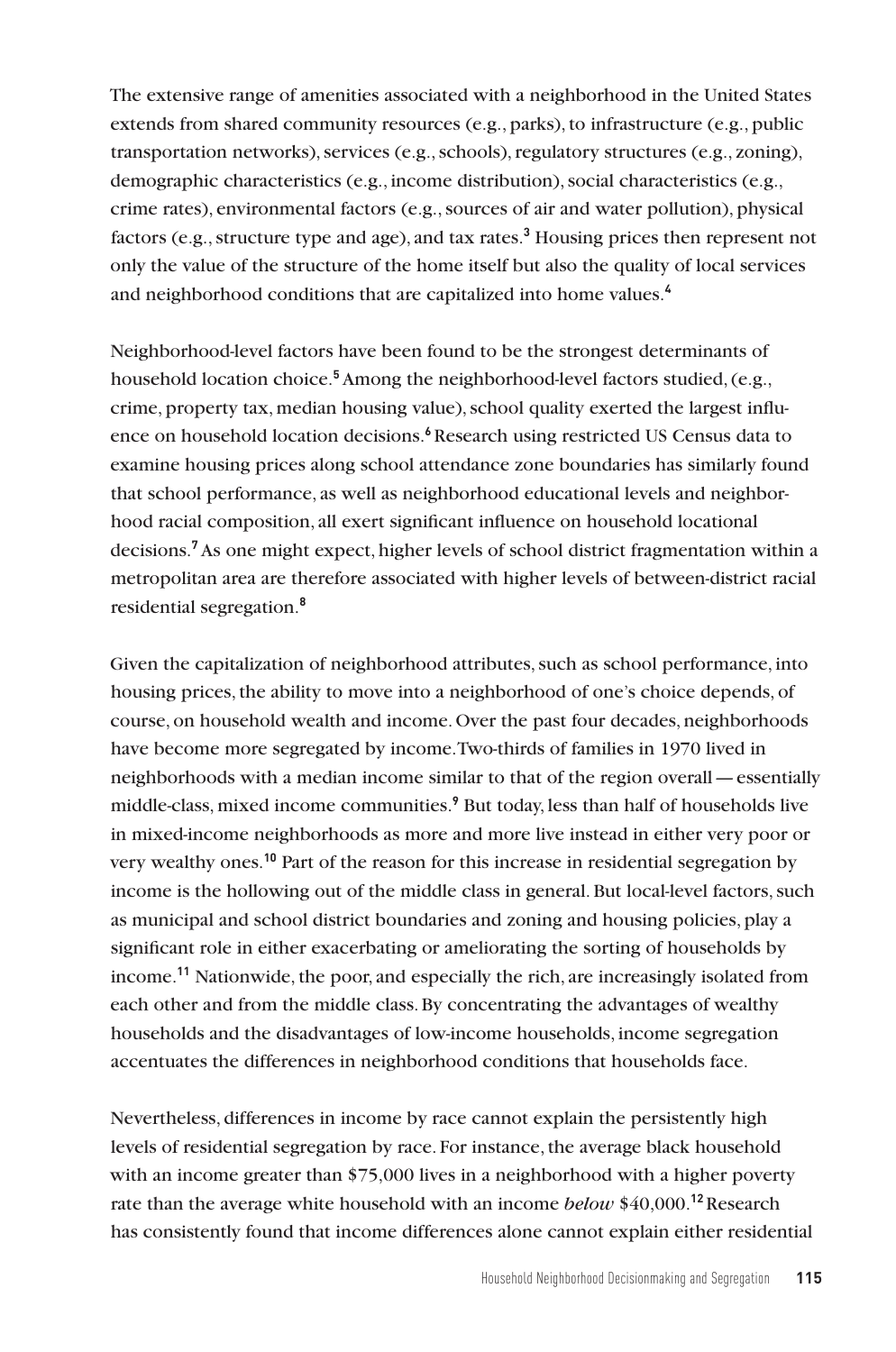segregation by race or the disparities in neighborhood resources that are correlated with racial segregation.**<sup>13</sup>** Analysis of restricted US Census data with precise location information has found that for black-white segregation, observable sociodemographic characteristics, including education, income, language, and immigration status, can explain less than one-third of contemporary levels of residential segregation.**<sup>14</sup>**

## **THE CONTINUING SIGNIFICANCE OF NEIGHBORHOOD RACIAL COMPOSITION**

Notwithstanding the significance of schools and other local amenities, the racial composition of a neighborhood remains a significant determinant in the residential decisionmaking process. As Krysan and Crowder write in this volume, residential segregation is reinforced through a housing search process shaped by neighborhood perceptions and homophilous social networks that are themselves already shaped by segregated residential patterns. Krysan and Crowder emphasize that the housing search process cannot be understood through a neat rational decisionmaking model because 1) housing searchers have significant blind spots created by incomplete, and sometimes inaccurate, information about the range of neighborhoods in a metropolitan area; 2) the gaps in housing searchers' knowledge are shaped by their lived experiences and social networks and may therefore be colored by existing segregated living patterns; and 3) the search process is multi-staged, and a large set of housing options are eliminated in preliminary stages using heuristics rather than a careful rational-choice model and cost-benefit analysis of all possible options. Neighborhood racial composition becomes a common, explicit or implicit, heuristic through which neighborhood choice sets are narrowed throughout the search process.

Not only does neighborhood racial composition matter to homeseekers, it matters differently depending on who the homeseeker is. Whites tend to favor predominately white neighborhoods (estimated at less than 20 percent non-white) and are often reluctant to move into neighborhoods with more than a few non-white households.**<sup>15</sup>** Black homeseekers prefer significantly more integrated neighborhoods, on average ones that are about 50 percent black.**16** According to black homeseekers, their preference for at least some black presence in their neighborhoods is driven by fear of experiencing white hostility.**<sup>17</sup>**

Research on preferences for neighborhood racial composition has found the existence of a racial hierarchy in preferred neighborhood racial composition. Whites are the mostpreferred "out-group"—a race different from the homeseeker—and blacks are consistently the least preferred out-group neighbors. Asians and Latinos are usually located in the center of the hierarchy, with Asians generally more preferred than Latinos.**18**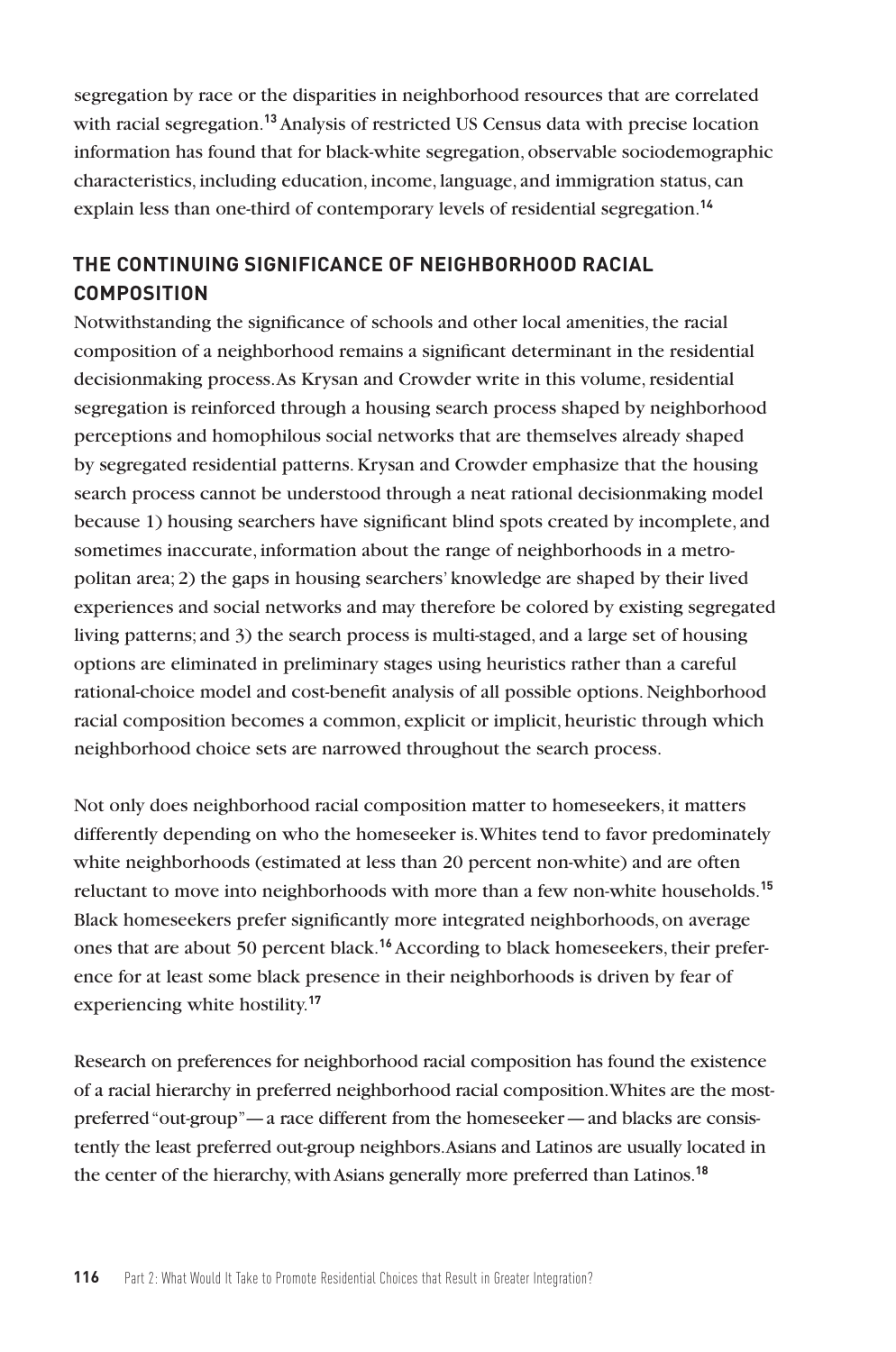While early studies established that neighborhood racial composition affects homeseeking behavior, more recent work has analyzed whether the observed neighborhood racial preferences are driven by race itself or whether race serves as a convenient proxy for other socioeconomic factors. Existing research has consistently identified independent effects of neighborhood racial composition beyond socioeconomic factors.**<sup>19</sup>**

For example, after controlling for crime rates, school quality, and housing values—commonly cited neighborhood characteristics for which homeseekers may see race as a proxy—the percentage of black and Latino residents continues to have a significant independent impact on whites' likelihood of purchasing a house, while the proportion of Asian households has no effect on white home purchases.**<sup>20</sup>** These findings suggest that race plays an independent role in neighborhood preferences, and, further, that the neighborhood compositions preferred by whites are primarily driven by resistance to living in neighborhoods with substantial shares of black and, to a lesser extent, Latino residents, rather than by a preference for living in white neighborhoods.**<sup>21</sup>** Turning to measures of neighborhood satisfaction, subjective neighborhood condition (such as property upkeep) and objective neighborhood conditions (such as poverty rates) have been found to explain little of white residents' self-reported neighborhood satisfaction when compared with neighborhood racial composition.**<sup>22</sup>** In other words, "after accounting for community social characteristics, distinct effects of racial/ethnic composition persist, supporting the idea that there is something about race, above and beyond social class, that propels neighborhood satisfaction."**<sup>23</sup>**

Perhaps the strongest evidence that racial composition matters independently of class or other neighborhood characteristics when whites make housing decisions comes from studies employing experimental methods to directly test the racial proxy hypothesis.**<sup>24</sup>** In one experimental study, researchers showed respondents videos of neighborhoods in which the researchers manipulated the racial and class characteristics of the neighborhood in order to test the independent effects of race and class characteristics on neighborhood preference. For example, researchers would show a video of the exact same neighborhood scene but change the race of visible neighborhood residents or the class valence of their activities. White homeseekers consistently rated all-white neighborhoods as the most desirable. The effect of race was smaller for blacks, who identified racially mixed neighborhoods as the most desirable.**<sup>25</sup>**

In addition to differences by race in preferred neighborhood racial composition and neighborhood perception, segregation is exacerbated by the "mismatch" between whites' desired neighborhood racial composition and the composition of neighborhoods in which they perform their housing search. Whites search in neighborhoods with even higher percentages of whites than they say they would prefer. In contrast, black and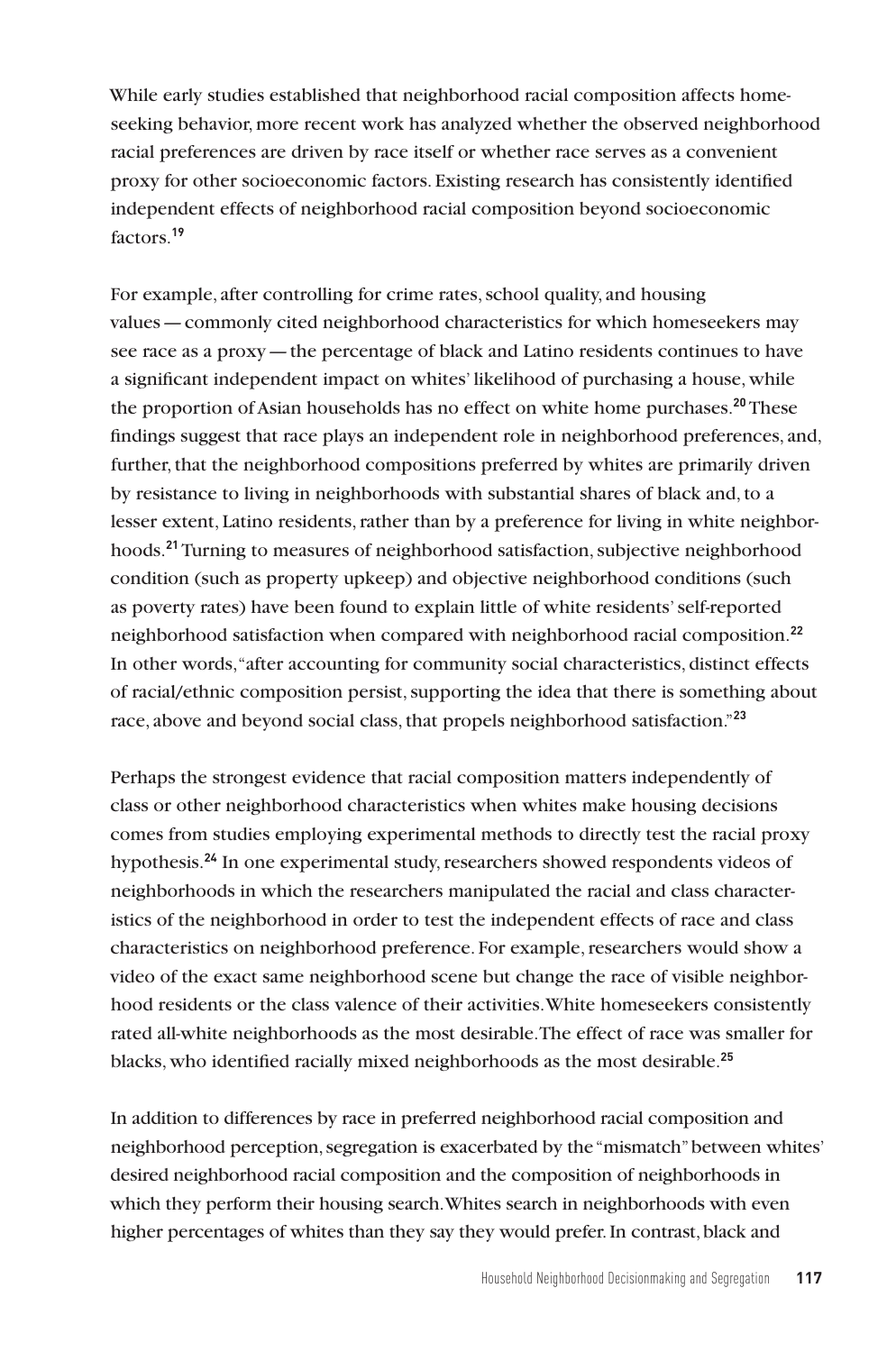Latino homeseekers conduct their search in neighborhoods that correspond to their stated preferences.**<sup>26</sup>** While whites mainly search in overwhelmingly white communities, black homeseekers search in communities with a variety of racial compositions.**<sup>27</sup>**

Less examined are specific differences in how these racialized patterns of neighborhood-seeking behavior unfold between households seeking to purchase homes versus rent, and how access to mortgage capital may shape housing searches. Moreover, little is known about the experience of recent immigrants, especially those with limited English proficiency, in the neighborhood search process. Hum's research in this volume examines the role of minority-owned community banks in providing credit for foreign-born residents who may not qualify for conventional loans. Hum also identifies the role of those same banks in facilitating property purchases by international investors that may drive up housing costs for other buyers and for renters and contribute to neighborhood change through gentrification.

### **SOURCES OF INFORMATION IN THE HOUSING SEARCH PROCESS**

Given what we know about how neighborhood preferences contribute to residential segregation, it is helpful to look in more detail at the processes through which these preferences are transformed into actual neighborhood search decisions and home purchases. In particular, the sources and information that homeseekers use to support and guide their search have implications for segregation and may suggest points of leverage for pro-integration interventions.

A range of types and sources of information are available to homeseekers when searching for homes and neighborhoods. Formal sources of information include real estate agents, newspaper advertisements, and internet-based real estate services. Informal sources include homeseekers' own experiences with particular neighborhoods as well as information passed by word of mouth through friends, family, coworkers, or other social networks. Research on the differential use by race of sources of information in the home search process has found that, after controlling for relevant demographic factors, including income, education, and type of search (buyer versus renter), blacks and whites generally use the same types of search strategies (e.g., networks, realtors, newspapers). However, some differences in the housing search process do exist. Early studies found that black homeseekers are more likely to rely on networks, such as friends and family, and slightly less likely to use the internet in their search than whites, even after controlling for demographic factors and type of search.**<sup>28</sup>** Much of this research, however, was conducted before use of the internet had become as widespread as it is today. As a result, more research is needed to understand the role of information sources in different types of search processes, with particular emphasis on how the greater availability of data through the internet is changing search processes.**29**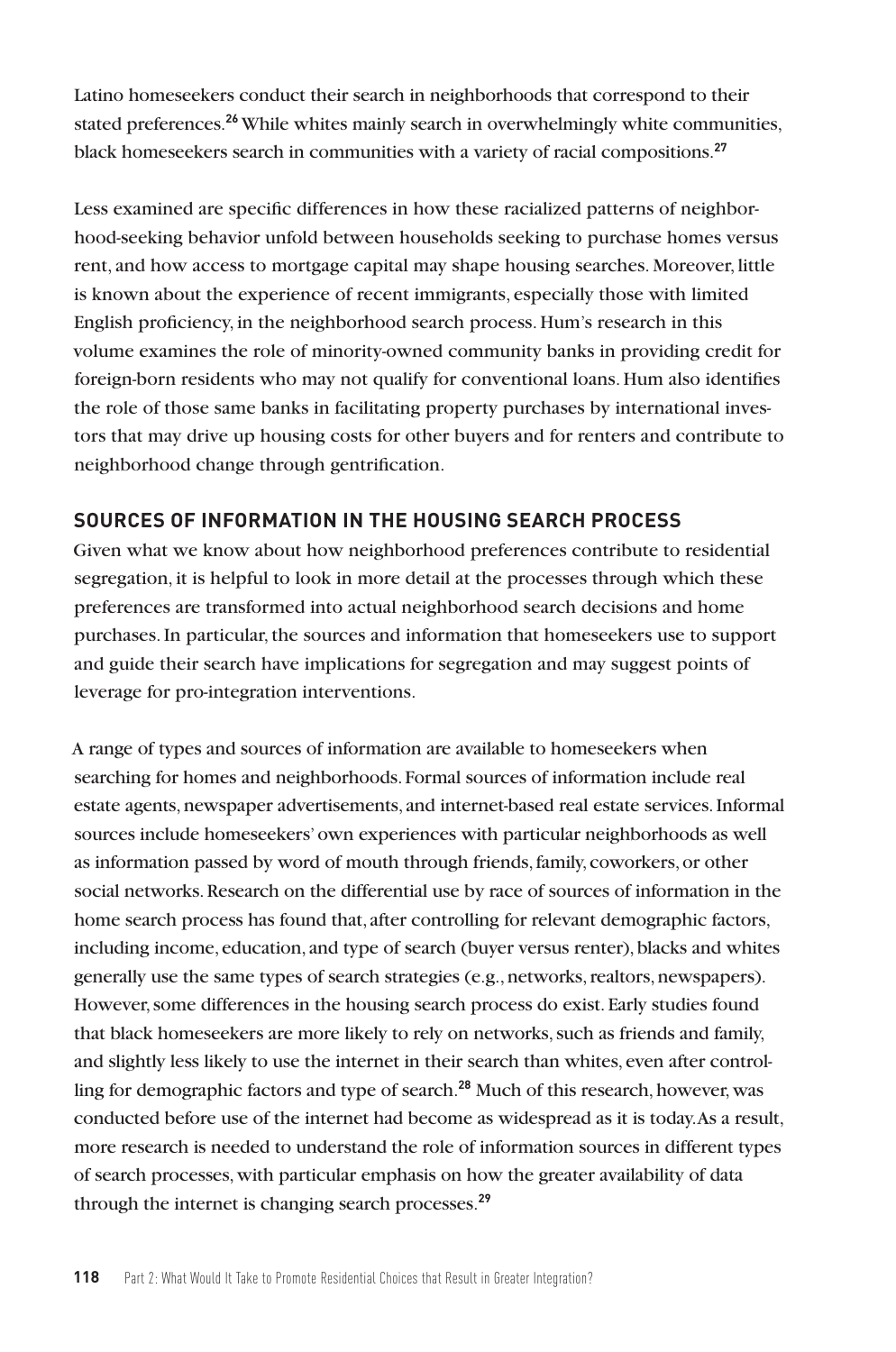Such further research on housing searches is particularly important given that years of carefully conducted experimental evidence has shown that black and Latino homeseekers continue to be shown fewer units than similarly situated whites, significantly raising the cost of housing searches for black and Latino buyers and limiting their housing options.**<sup>30</sup>** Previous research has also demonstrated that black renters are often provided less information about units, shown fewer units, and quoted higher rental prices, and that black homebuyers receive less assistance with financing and are steered into lower-income neighborhoods and communities with higher proportions of racial and ethnic minorities.**<sup>31</sup>**

# **NEW TECHNOLOGY AND UNANSWERED QUESTIONS IN THE SEARCH PROCESS**

In general, homeseekers, regardless of race, increasingly rely on the internet for information about housing decisions. The vast majority of homebuyers in 2015 (87 percent) still turned to real estate agents at some point in the search, but 42 percent of buyers used the web as the first step of their search, and 89 percent used online sources at least once.**<sup>32</sup>** The effect of the increased availability of online real estate information on segregation is not yet clear. Easy access to online listings and neighborhood information may allow consumers to expand the set of neighborhoods considered and avoid segregative steering by informal or formal sources, but formal sources, such as brokers, are governed by the Fair Housing Act and may have the potential to play an integrative role by pointing out neighborhoods that homeseekers might otherwise have ignored.

As McLaughlin and Young write in this volume, greater access to real estate data comes in three general forms: property-specific data, neighborhood-specific data, and "user-customized" data (such as estimates of mortgage borrowing capacity based on information provided by the user, such as household income). Although the increased availability of real estate data will improve the efficiency of the home search process, it could affect residential sorting (and therefore segregation) in two countervailing ways. On the one hand, greater access to data could contribute to larger choice sets of neighborhood options than would have otherwise been considered and ultimately to greater residential integration by race and class. On the other hand, greater access to data, especially regarding neighborhood characteristics such as school performance and public safety, could increase the demand for and price of housing in areas with high levels of access to opportunity. Without a corresponding expansion in supply, price stratification across neighborhoods could increase, contributing to increased segregation by class and also potentially by race.**<sup>33</sup>**

Further, through the provision of different search results tailored to users' IP address location or shaped by users' prior searches and social networks, online searches have the potential to introduce even less visible segregative effects. And in other ways,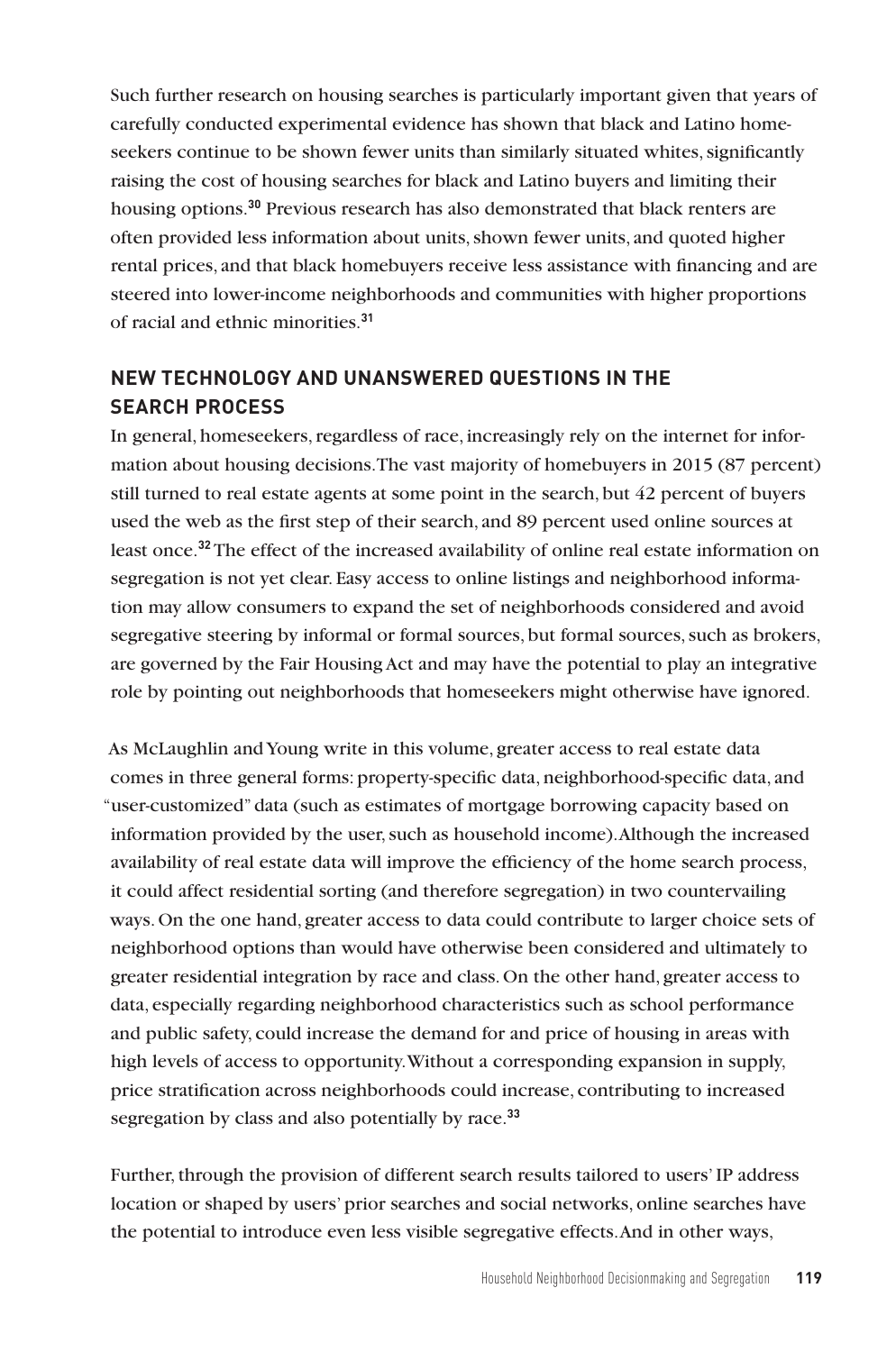online services in the housing market have shown evidence of how new technology can exacerbate, instead of ameliorate, discriminatory effects. For instance, evidence from the short-term rental platform Airbnb is illustrative. Airbnb hosts are less likely to accept guests with distinctively African American names, and black hosts earn less for renting similar apartments than white hosts after controlling for quality, location, and other relevant factors.**<sup>34</sup>**

As the examples from Airbnb demonstrate, a primary concern about new technological platforms, algorithmic matching services, and the increased availability of information about consumers is that new forms of discrimination may emerge that have widespread impacts but that are hard for individual users to identify. How can new search tools and data sources contribute to residential integration instead of to perpetuating segregation? Municipalities such as Oak Park, Illinois and Shaker Heights, Ohio undertook concerted efforts to encourage the creation and maintenance of racially integrated communities at a time when white flight and blockbusting by realtors was the primary concern. Are there ways to modernize those efforts to encompass the growing use of new, wide-reaching online platforms? Discrimination can at least be partially addressed through the design of online markets—by, for example, limiting the availability of information based on which people discriminate and instituting incentives for users to reduce discrimination. While much recent attention has focused on bias in machine learning and search engines, little has been done to understand how search engines can prevent segregation or even encourage integration.

The literature on neighborhood search processes highlights the fact that whites' general reluctance to move into predominantly minority neighborhoods perpetuates segregation. This fear and stigmatization of black spaces can be cyclical—integration has historically focused on opening up white spaces to black people, which can simultaneously valorize white spaces and stigmatize the black spaces left behind.**<sup>35</sup>** But the experience of high-cost cities also raises the question of what happens when whites move into predominantly black and Latino neighborhoods, initially fostering integration, but, in the long term, contributing to gentrification, displacement, and new forms of segregation. How can we revise integration efforts, often created in response to fears of white flight, for a context where the primary concerns vary from white avoidance of neighborhoods with predominantly black and Latino residents all the way to white displacement of low-income black and Latino residents in gentrifying neighborhoods? The chapters in this section provide a helpful starting point.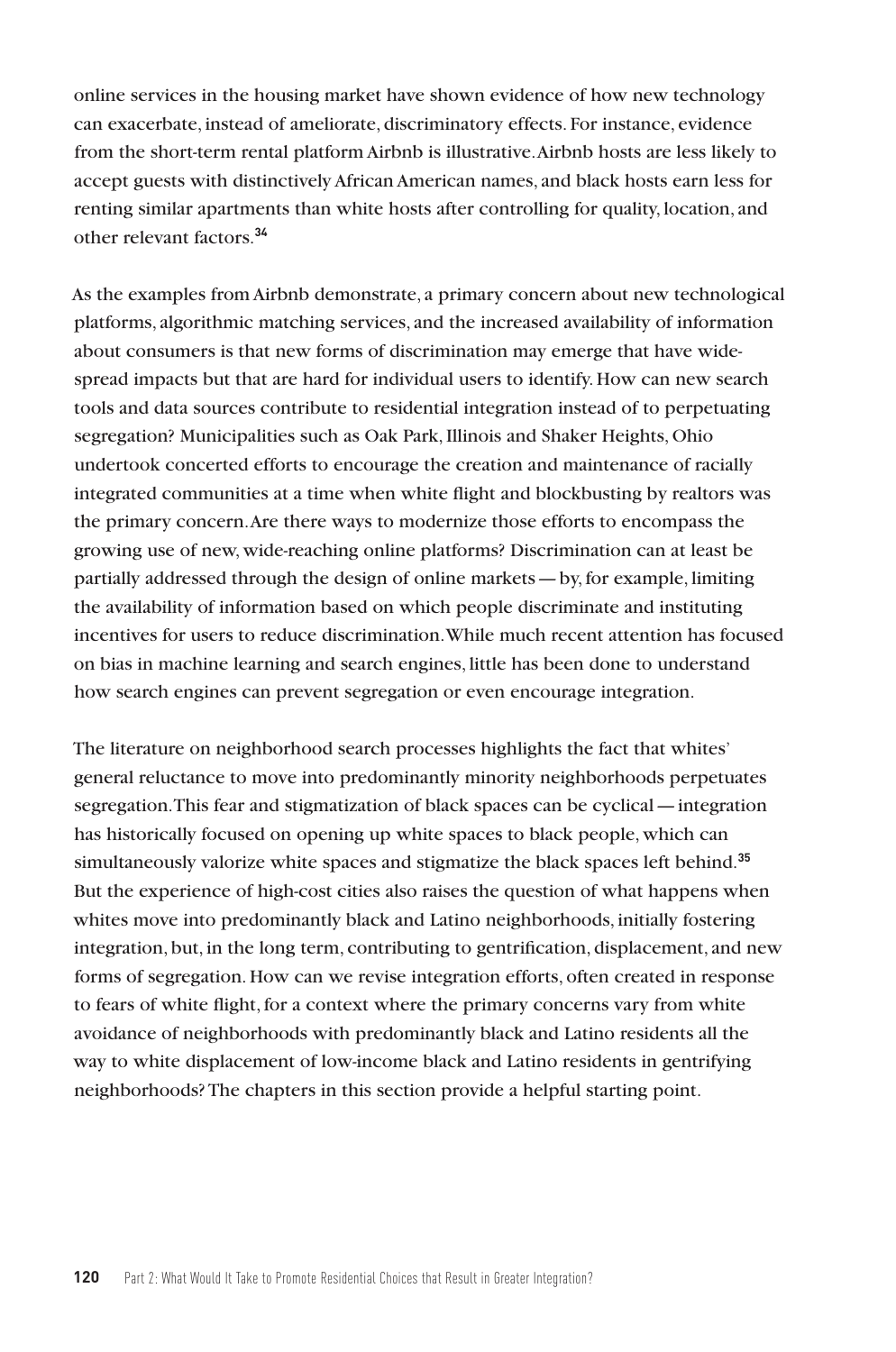## **Bibliography**

- Bayer, Patrick, Fernando Ferreira, and Robert McMillan. 2007. "A Unified Framework for Measuring Preferences for Schools and Neighborhoods." *Journal of Political Economy* 115, no. 4: 588–638.
- Bayer, Patrick, Robert McMillan, and Kim Reuben. 2004. "The Causes and Consequences of Residential Segregation: An Equilibrium Analysis of Neighborhood Sorting." Working Paper. https://pdfs.semanticscholar.org/9332/32 35844af1ff6649dd2f755c091cd646388f.pdf.
- Bayoh, Isaac, Elena G. Irwin, and Timothy Haab. 2006. "Determinants of Residential Location Choice: How Important are Local Public Goods in Attracting Homeowners to Central City Locations?" *Journal of Regional Science* 46, no. 1: 97–120.
- Bischoff, Kendra, and Sean F. Reardon. 2013. "Residential Segregation by Income, 1970– 2009 | Center for Education Policy Analysis." US2010 Project. http://cepa.stanford. edu/content/residential-segregation-income-1970-2009 (accessed March 16).
- Briffault, Richard. 1990. "Our Localism: Part I—The Structure of Local Government Law." *Columbia Law Review* 90, no. 1: 1–115.
- Charles, Camille Zubrinsky. 2000. "Neighborhood Racial-composition Preferences: Evidence from a Multiethnic Metropolis." *Social Problems* 47, no. 3: 379–407.
- — —. 2008. "Who Will Live Near Whom?" *Poverty & Race Research Action Council*  17, no. 5.
- Dunning, Richard, and Andrew Grayson. 2014. "Homebuyers and the Representation of Spatial Markets by Information Providers." *International Journal of Housing Markets and Analysis* 7, no. 3: 292–306.
- Edelman, Benjamin G., and Michael Luca. 2014. "Digital Discrimination: The Case of AirBnB.com." Working Paper 14–054. Cambridge, MA: Harvard Business School.
- Edelman, Benjamin G., Michael Luca, and Dan Svirsky. 2016. "Racial Discrimination in the Sharing Economy: Evidence from a Field Experiment." Working Paper 16–069. Cambridge, MA: Harvard Business School.
- Ellen, Ingrid G. 2008. "Continuing Isolation: Segregation in America Today." In *Segregation: The Rising Cost for America*, edited by James H. Carr and Nandinee K. Kutty, 261–78. New York: Routledge.
- Ellen, Ingrid Gould, Justin Steil, and Jorge De la Roca. 2016. "The Significance of Segregation in the 21<sup>st</sup> Century," *City and Community* 15(3): 8-13.
- Farley, Reynolds, Elaine Fielding, and Maria Krysan. 1997. "The Residential Preferences of Blacks and Whites: A Four Metropolis Analysis." *Housing Policy Debate* 8, no. 4: 763–800.
- Fennell, Lee Anne. 2001. "Beyond Exit and Voice: User Participation in the Production of Local Public Goods." *Texas Law Review* 80, no. 1: 1–87.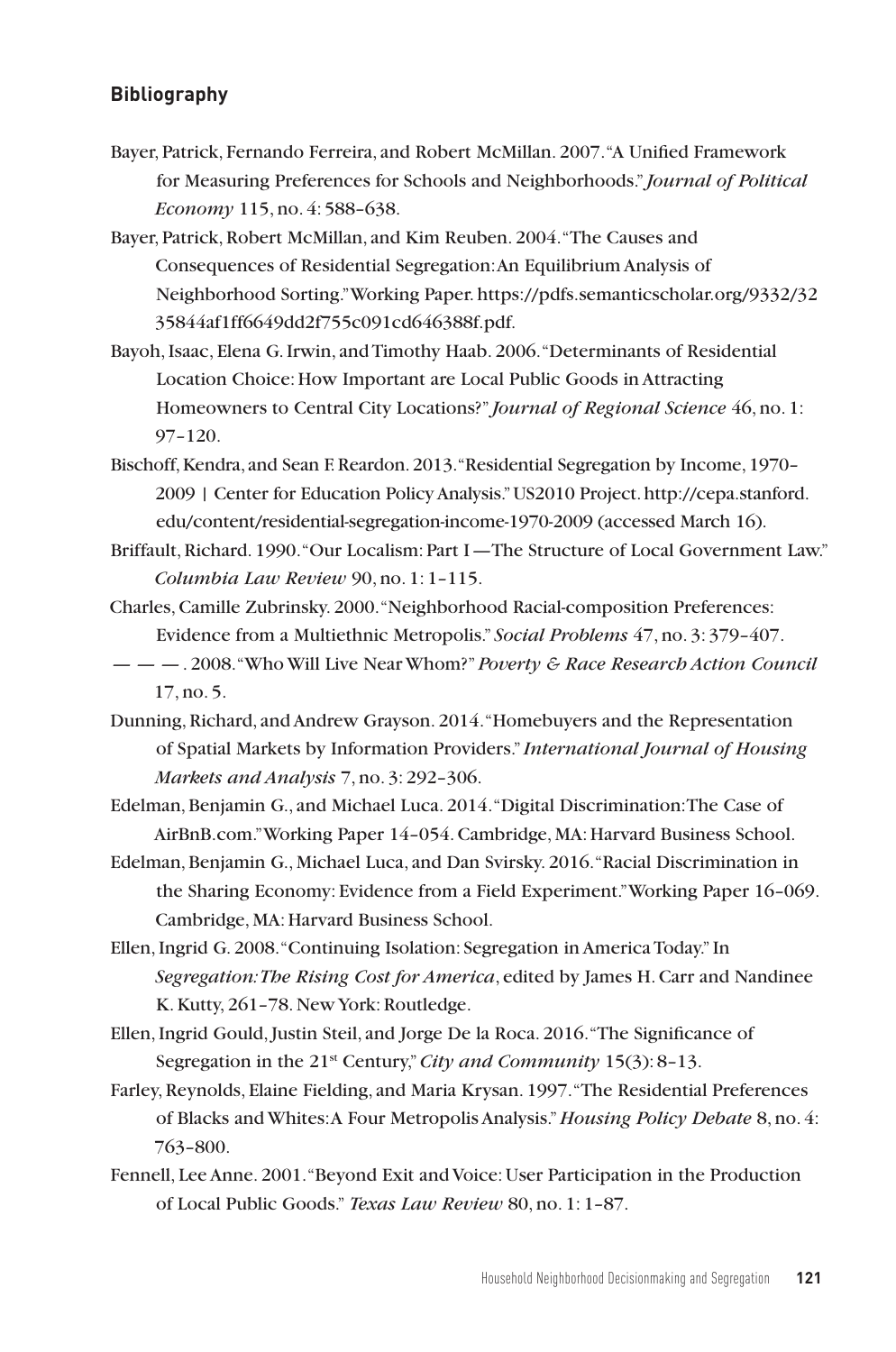- Fischel, William A. 2009. *The Homevoter Hypothesis*. Cambridge, MA: Harvard University Press.
- Fischel, William A., and Wallace E. Oates. 2006. *The Tiebout Model at Fifty: Essays in Public Economics in Honor of Wallace Oates*. Lincoln Institute of Land Policy.
- Frug, Gerald E. 2001. *City Making: Building Communities without Building Walls.* Princeton: Princeton University Press.
- Galster, George. 2001. "On the Nature of Neighbourhood." *Urban Studies* 38, no. 12: 2111–24.
- Ge, Yanbo, Christopher R. Knittel, Don MacKenzie, and Stephen Zoepf. 2016. "Racial and Gender Discrimination in Transportation Network Companies." Working Paper no. 22776. Cambridge, MA: National Bureau of Economic Research.
- Havekes, Esther, Michael Bader, and Maria Krysan. 2016. "Realizing Racial and Ethnic Neighborhood Preferences? Exploring the Mismatches Between What People Want, Where They Search, and Where They Live." *Population Research and Policy Review* 35, no. 1: 101–26.
- Krysan, Maria. 2008. "Does Race Matter in the Search for Housing? An Exploratory Study of Search Strategies, Experiences, and Locations." *Social Science Research*  37: 581–603.
- Krysan, Maria, and Michael Bader. 2007. "Perceiving the Metropolis: Seeing the City Through a Prism of Race." *Social Forces* 86, no. 2: 699–733.
- Krysan, Maria, Mick P. Couper, Reynolds Farley, and Tyrone A. Forman. 2009. "Does Race Matter in Neighborhood Preferences? Results from a Video Experiment."*American Journal of Sociology* 115, no. 2: 527–59.
- Krysan, Maria, and Reynolds Farley. 2002. "The Residential Preferences of Blacks: Do They Explain Persistent Segregation?" *Social Forces* 80, no. 3: 937–80.
- Krysan, Maria, Reynolds Farley, and Mick P. Couper. 2008. "In the Eye of the Beholder."*Du Bois Review: Social Science Research on Race* 5, no. 1: 5–26.
- Lewis, Valerie A., Michael O. Emerson, and Stephen L. Klineberg. 2011. "Who We'll Live with: Neighborhood Racial Composition Preferences of Whites, Blacks and Latinos." *Social Forces* 89, no. 4: 1385–1407.
- Logan, John R., and Brian J. Stults. 2011. "The Persistence of Segregation in the Metropolis: New Findings from the 2010 Census." Census Brief Prepared for Project US2010.
- McLaughlin, Ralph, and Cheryl Young. 2017. "Data Democratization and Spatial Heterogeneity in the Housing Market." This volume.
- National Association of Realtors. 2015. "2015 Profile of Home Buyers and Sellers." Owens, Ann. 2016. "Inequality in Children's Contexts: Income Segregation of
	- Households With and Without Children." *American Sociological Review* 81 (3):549–574.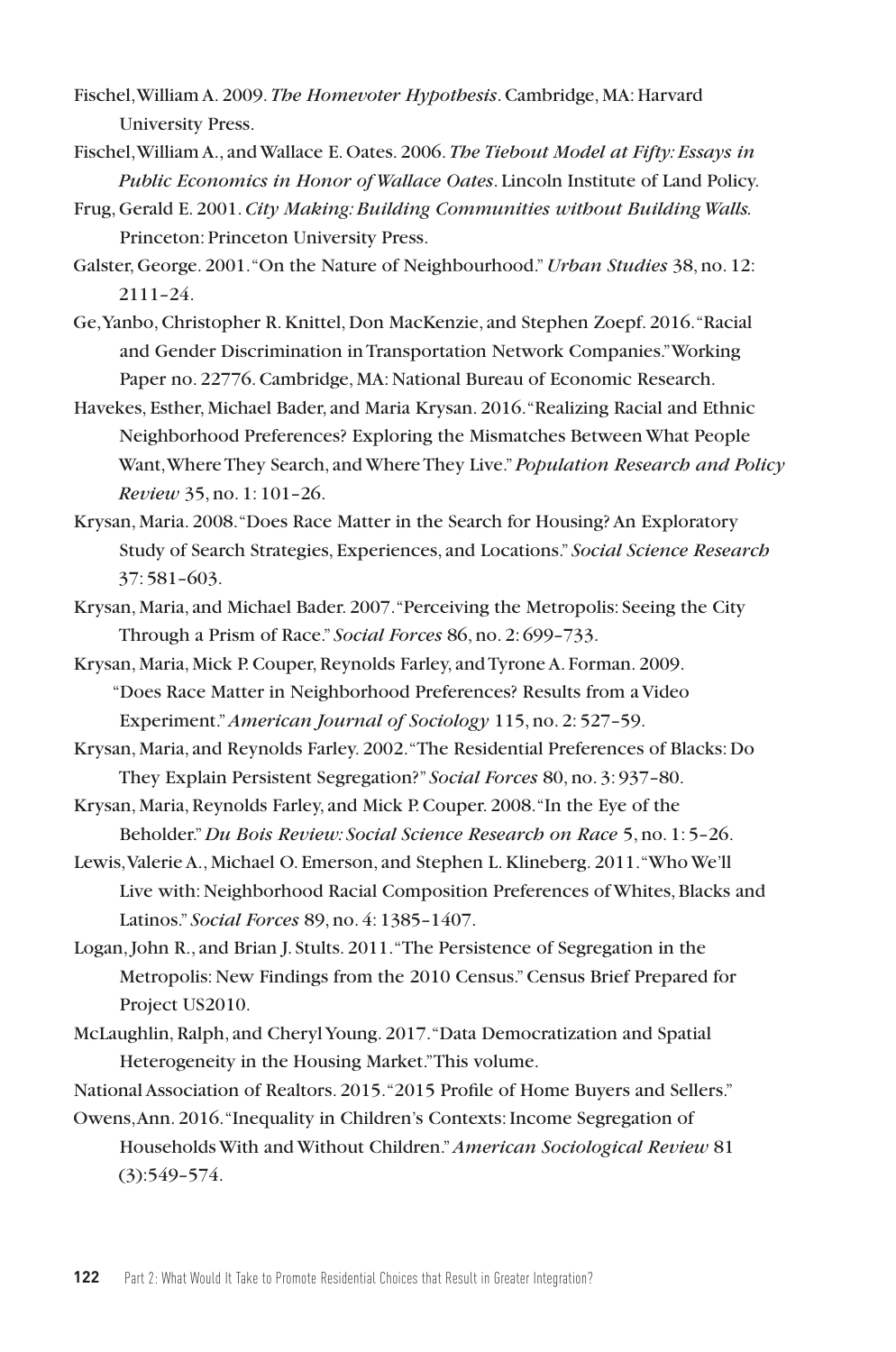- Owens, Ann. 2017. "Racial Residential Segregation of School-Age Children and Adults and the Role of Schooling as a Segregating Force." *Russell Sage Foundation Journal of the Social Sciences* 3 (2):63–80.
- Pattillo, Mary. 2014. "The Problem of Integration." In *The Dream Revisited*, edited by Ingrid Ellen Gould and Justin Steil. January. http://furmancenter.org/research/iri/ essay/the-problem-of-integration.
- Reardon, Sean F., and Kendra Bischoff. 2011. "Income Inequality and Income Segregation." *American Journal of Sociology* 116, no. 4: 1092–1153. doi:10.1086/657114.
- Rhode, Paul, and Koleman Strumpf. 2003. "Assessing the Importance of Tiebout Sorting: Local Heterogeneity from 1850 to 1990." *The American Economic Review* 93, no. 5: 1648–77. doi:10.1257/000282803322655482.
- Rothwell, Jonathan T., and Douglas S. Massey. 2010. "Density Zoning and Class Segregation in US Metropolitan Areas." *Social Science Quarterly* 91, no. 5: 1123–43.
- Sampson, Robert J., and Stephen W. Raudenbush. 2004. "Seeing Disorder: Neighborhood Stigma and the Social Construction of "Broken Windows." *Social Psychology Quarterly* 67, no. 4: 319–42.
- Steil, Justin, Jorge De la Roca, and Ingrid Gould Ellen. 2015. "Desvinculado y Desigual: Is Segregation Harmful to Latinos?" *The ANNALS of the American Academy of Political and Social Science* 660, no. 1: 57–76. doi:10.1177/0002716215576092.
- Swaroop, Sapna, and Maria Krysan. 2011. "The Determinants of Neighborhood Satisfaction: Racial Proxy Revisited."*Demography* 48, no. 3: 1203–29.
- Tiebout, Charles M. 1956. "A Pure Theory of Local Expenditures." *Journal of Political Economy* 64, no. 5: 416–24.
- Turner, Margery Austin, and Stephen L. Ross. 2005. "How Racial Discrimination Affects the Search for Housing." In *The Geography of Opportunity: Race and Housing Choice in Metropolitan America*, edited by Xavier de Sousa Briggs, 81–100. Washington, D. C.: Brookings Institution Press.
- Turner, Margery Austin, Robert Santos, Diane K. Levy, and Douglas A. Wissoker. 2013. "Housing Discrimination against Racial and Ethnic Minorities 2012: Full Report." The Urban Institute.
- Watson, Tara. 2009. "Inequality and the Measurement of Residential Segregation by Income in American Neighborhoods." *Review of Income and Wealth* 55, no. 3: 820–44.
- Yang, Rebecca, and Paul A. Jargowsky. 2006. "Suburban Development and Economic Segregation in the 1990s." *Journal of Urban Affairs* 28, no. 3: 253–73.